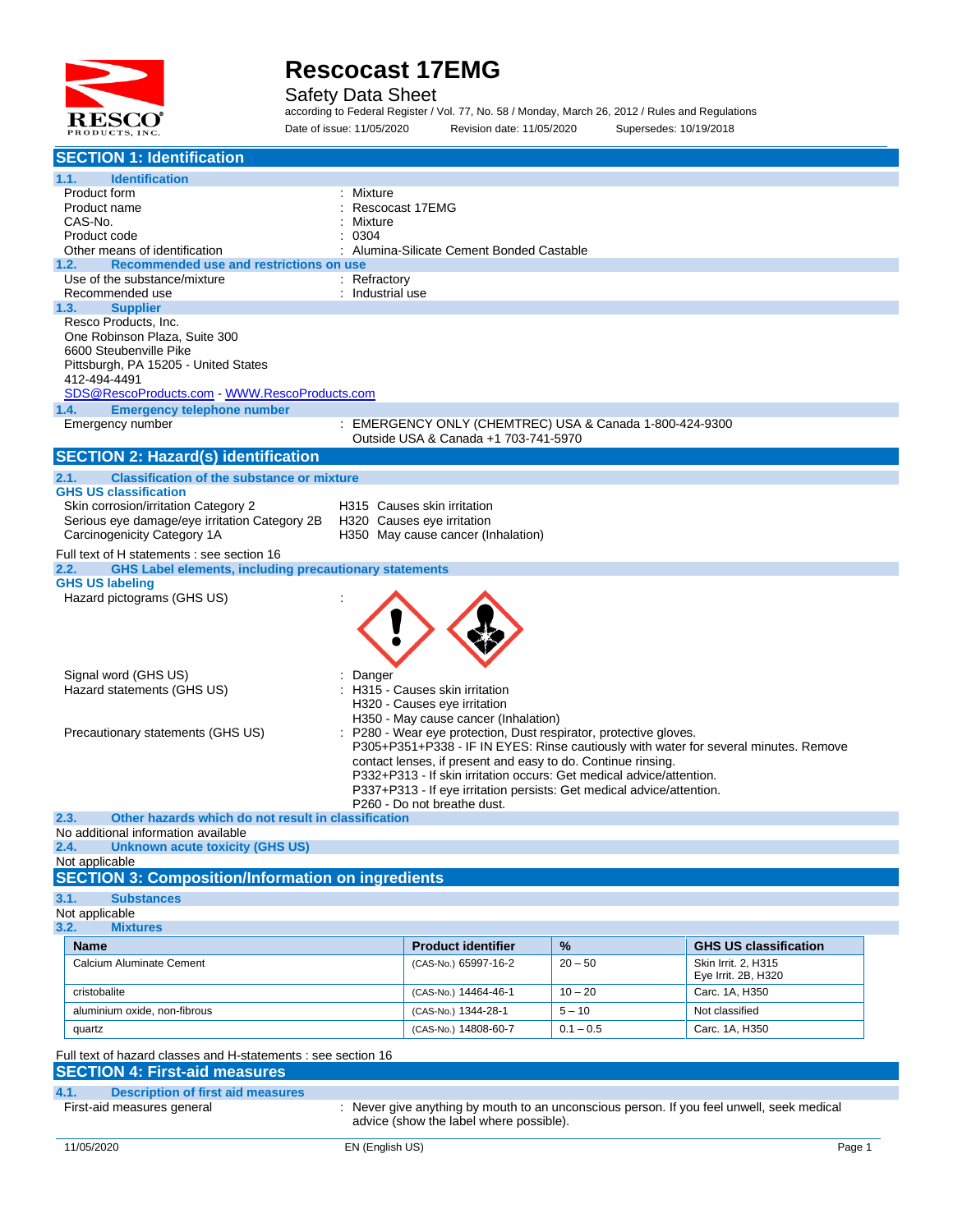### Safety Data Sheet

according to Federal Register / Vol. 77, No. 58 / Monday, March 26, 2012 / Rules and Regulations

| First-aid measures after inhalation<br>First-aid measures after skin contact<br>First-aid measures after eye contact | : Allow affected person to breathe fresh air. Allow the victim to rest.<br>Wash with plenty of soap and water. Wash contaminated clothing before reuse.<br>: IF IN EYES: Rinse cautiously with water for several minutes. Remove contact lenses, if present<br>and easy to do. Continue rinsing. |  |
|----------------------------------------------------------------------------------------------------------------------|--------------------------------------------------------------------------------------------------------------------------------------------------------------------------------------------------------------------------------------------------------------------------------------------------|--|
| First-aid measures after ingestion                                                                                   | : Rinse mouth. Do NOT induce vomiting. Obtain emergency medical attention.                                                                                                                                                                                                                       |  |
| Most important symptoms and effects (acute and delayed)<br>4.2.                                                      |                                                                                                                                                                                                                                                                                                  |  |
| Potential Adverse human health effects and<br>symptoms                                                               | : Based on available data, the classification criteria are not met.                                                                                                                                                                                                                              |  |
| Symptoms/effects after inhalation                                                                                    | : May cause cancer by inhalation. Danger of serious damage to health by prolonged exposure<br>through inhalation.                                                                                                                                                                                |  |
| Symptoms/effects after skin contact                                                                                  | Causes skin irritation.                                                                                                                                                                                                                                                                          |  |
| Symptoms/effects after eye contact                                                                                   | : Causes eye irritation.                                                                                                                                                                                                                                                                         |  |
| Immediate medical attention and special treatment, if necessary<br>4.3.<br>No additional information available       |                                                                                                                                                                                                                                                                                                  |  |
| <b>SECTION 5: Fire-fighting measures</b>                                                                             |                                                                                                                                                                                                                                                                                                  |  |
| 5.1.<br>Suitable (and unsuitable) extinguishing media                                                                |                                                                                                                                                                                                                                                                                                  |  |
| Suitable extinguishing media                                                                                         | : Use extinguishing media appropriate for surrounding fire.                                                                                                                                                                                                                                      |  |
| Unsuitable extinguishing media                                                                                       | : In case of fire, all extinguishing media allowed.                                                                                                                                                                                                                                              |  |
| Specific hazards arising from the chemical<br>5.2.<br>Fire hazard                                                    | : Not flammable.                                                                                                                                                                                                                                                                                 |  |
| Special protective equipment and precautions for fire-fighters<br>5.3.                                               |                                                                                                                                                                                                                                                                                                  |  |
| Firefighting instructions                                                                                            | : Exercise caution when fighting any chemical fire. Prevent fire-fighting water from entering                                                                                                                                                                                                    |  |
|                                                                                                                      | environment.                                                                                                                                                                                                                                                                                     |  |
| Protection during firefighting<br><b>SECTION 6: Accidental release measures</b>                                      | : Do not enter fire area without proper protective equipment, including respiratory protection.                                                                                                                                                                                                  |  |
|                                                                                                                      |                                                                                                                                                                                                                                                                                                  |  |
| 6.1.<br>Personal precautions, protective equipment and emergency procedures<br>6.1.1.<br>For non-emergency personnel |                                                                                                                                                                                                                                                                                                  |  |
| Emergency procedures                                                                                                 | : Do not breathe dust.                                                                                                                                                                                                                                                                           |  |
| 6.1.2.<br>For emergency responders                                                                                   |                                                                                                                                                                                                                                                                                                  |  |
| Protective equipment                                                                                                 | Equip cleanup crew with proper protection.                                                                                                                                                                                                                                                       |  |
| <b>Emergency procedures</b><br><b>Environmental precautions</b><br>6.2.                                              | : Ventilate area.                                                                                                                                                                                                                                                                                |  |
| Prevent entry to sewers and public waters.                                                                           |                                                                                                                                                                                                                                                                                                  |  |
| Methods and material for containment and cleaning up<br>6.3.                                                         |                                                                                                                                                                                                                                                                                                  |  |
| Methods for cleaning up                                                                                              | : On land, sweep or shovel into suitable containers. Minimize generation of dust.                                                                                                                                                                                                                |  |
| <b>Reference to other sections</b><br>6.4.                                                                           |                                                                                                                                                                                                                                                                                                  |  |
| See Heading 8. Exposure controls and personal protection.<br><b>SECTION 7: Handling and storage</b>                  |                                                                                                                                                                                                                                                                                                  |  |
|                                                                                                                      |                                                                                                                                                                                                                                                                                                  |  |
| 7.1.<br><b>Precautions for safe handling</b><br>Precautions for safe handling                                        | : Do not handle until all safety precautions have been read and understood. Avoid raising dust.                                                                                                                                                                                                  |  |
|                                                                                                                      | Avoid contact with skin and eyes. Do not breathe dust.                                                                                                                                                                                                                                           |  |
| Hygiene measures                                                                                                     | : Wash hands and other exposed areas with mild soap and water before eating, drinking or                                                                                                                                                                                                         |  |
|                                                                                                                      | smoking and when leaving work.                                                                                                                                                                                                                                                                   |  |
| Conditions for safe storage, including any incompatibilities<br>7.2.<br>Storage conditions                           | : Store this product in a dry location where it can be protected from the elements.                                                                                                                                                                                                              |  |
| Incompatible products                                                                                                | : Strong bases. Strong acids.                                                                                                                                                                                                                                                                    |  |
| <b>SECTION 8: Exposure controls/personal protection</b>                                                              |                                                                                                                                                                                                                                                                                                  |  |
| 8.1.<br><b>Control parameters</b>                                                                                    |                                                                                                                                                                                                                                                                                                  |  |
| <b>Rescocast 17EMG (Mixture)</b>                                                                                     |                                                                                                                                                                                                                                                                                                  |  |
| No additional information available                                                                                  |                                                                                                                                                                                                                                                                                                  |  |
| Calcium Aluminate Cement (65997-16-2)                                                                                |                                                                                                                                                                                                                                                                                                  |  |
| No additional information available                                                                                  |                                                                                                                                                                                                                                                                                                  |  |
|                                                                                                                      |                                                                                                                                                                                                                                                                                                  |  |
| cristobalite (14464-46-1)<br>USA - ACGIH - Occupational Exposure Limits                                              |                                                                                                                                                                                                                                                                                                  |  |
|                                                                                                                      |                                                                                                                                                                                                                                                                                                  |  |
| ACGIH TWA (mg/m <sup>3</sup> )                                                                                       | $0.025$ mg/m <sup>3</sup> respirable dust                                                                                                                                                                                                                                                        |  |
| USA - OSHA - Occupational Exposure Limits                                                                            |                                                                                                                                                                                                                                                                                                  |  |
| OSHA PEL (TWA) (mg/m <sup>3</sup> )                                                                                  | 0.05 mg/m <sup>3</sup> respirable dust                                                                                                                                                                                                                                                           |  |
| aluminium oxide, non-fibrous (1344-28-1)                                                                             |                                                                                                                                                                                                                                                                                                  |  |
| USA - ACGIH - Occupational Exposure Limits                                                                           |                                                                                                                                                                                                                                                                                                  |  |
| ACGIH TWA (mg/m <sup>3</sup> )                                                                                       | 1 mg/m <sup>3</sup> respirable dust                                                                                                                                                                                                                                                              |  |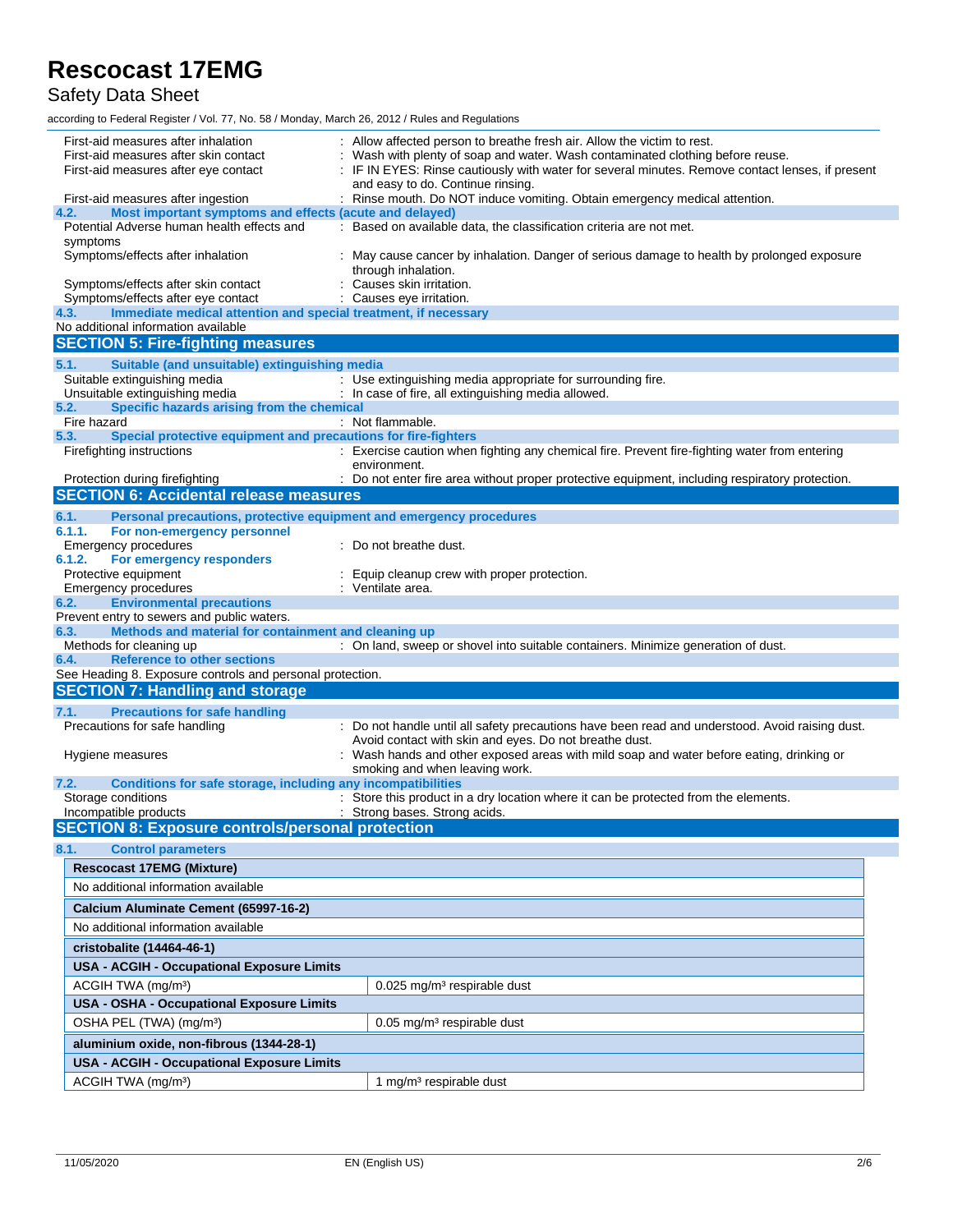### Safety Data Sheet

according to Federal Register / Vol. 77, No. 58 / Monday, March 26, 2012 / Rules and Regulations

| quartz (14808-60-7)                                                                 |                                                                                                 |  |  |  |
|-------------------------------------------------------------------------------------|-------------------------------------------------------------------------------------------------|--|--|--|
| USA - ACGIH - Occupational Exposure Limits                                          |                                                                                                 |  |  |  |
| ACGIH TWA (mg/m <sup>3</sup> )                                                      | 0.025 mg/m <sup>3</sup> (Silica-Crystalline Quartz; USA; Time-weighted average exposure limit 8 |  |  |  |
|                                                                                     | h; TLV - Adopted Value; Respirable fraction)                                                    |  |  |  |
| USA - OSHA - Occupational Exposure Limits                                           |                                                                                                 |  |  |  |
| Local name                                                                          | Silica, crystalline quartz, respirable dust                                                     |  |  |  |
| OSHA PEL (TWA) (mg/m <sup>3</sup> )                                                 | 0.05 mg/m <sup>3</sup> respirable dust                                                          |  |  |  |
| Remark (OSHA)                                                                       | $(3)$ See Table Z-3.                                                                            |  |  |  |
| <b>Appropriate engineering controls</b><br>8.2.<br>Appropriate engineering controls | : Provide adequate ventilation to minimize dust concentrations.                                 |  |  |  |
| Individual protection measures/Personal protective equipment<br>8.3.                |                                                                                                 |  |  |  |
| Personal protective equipment:                                                      |                                                                                                 |  |  |  |
| Avoid all unnecessary exposure.                                                     |                                                                                                 |  |  |  |
| Hand protection:<br>Wear protective gloves.                                         |                                                                                                 |  |  |  |
| Eye protection:                                                                     |                                                                                                 |  |  |  |
| Chemical goggles or safety glasses                                                  |                                                                                                 |  |  |  |
| Skin and body protection:<br>Wear suitable protective clothing                      |                                                                                                 |  |  |  |
| <b>Respiratory protection:</b>                                                      |                                                                                                 |  |  |  |
| Wear appropriate mask                                                               |                                                                                                 |  |  |  |
| <b>Other information:</b><br>Do not eat, drink or smoke during use.                 |                                                                                                 |  |  |  |
| <b>SECTION 9: Physical and chemical properties</b>                                  |                                                                                                 |  |  |  |
| Information on basic physical and chemical properties<br>9.1.                       |                                                                                                 |  |  |  |
| Physical state                                                                      | : Solid                                                                                         |  |  |  |
| Appearance                                                                          | Granular mixture.                                                                               |  |  |  |
| Color                                                                               | Gray                                                                                            |  |  |  |
| Odor                                                                                | $:$ earthy                                                                                      |  |  |  |
| Odor threshold                                                                      | Not applicable                                                                                  |  |  |  |
| рH                                                                                  | No data available                                                                               |  |  |  |
| Melting point                                                                       | : $>$ 2500 °F                                                                                   |  |  |  |
| Freezing point                                                                      | Not applicable                                                                                  |  |  |  |
| Boiling point                                                                       | Not applicable                                                                                  |  |  |  |
| Critical temperature<br>Flash point                                                 | Not applicable<br>Not applicable                                                                |  |  |  |
| Relative evaporation rate (butyl acetate=1)                                         | Not applicable                                                                                  |  |  |  |
| Relative evaporation rate (ether=1)<br>Flammability (solid, gas)                    | Not applicable<br>Non flammable.                                                                |  |  |  |
| Vapor pressure                                                                      | No data available                                                                               |  |  |  |
| Vapor pressure at 50 °C<br>Relative vapor density at 20 °C                          | Not Applicable<br>No data available                                                             |  |  |  |
| Relative density                                                                    | : $\approx 1.8$                                                                                 |  |  |  |
| Solubility                                                                          | : Slightly soluble in water.                                                                    |  |  |  |
| Partition coefficient n-octanol/water (Log Pow)                                     | No data available                                                                               |  |  |  |
| Auto-ignition temperature                                                           | Not applicable                                                                                  |  |  |  |
| Decomposition temperature                                                           | No data available                                                                               |  |  |  |
| Viscosity, kinematic                                                                | No data available                                                                               |  |  |  |
| Viscosity, dynamic                                                                  | No data available                                                                               |  |  |  |
| <b>Explosion limits</b>                                                             | Not applicable                                                                                  |  |  |  |
| <b>Explosive properties</b>                                                         | No data available                                                                               |  |  |  |
| Oxidizing properties                                                                | No data available                                                                               |  |  |  |
| <b>Other information</b><br>9.2.                                                    |                                                                                                 |  |  |  |
| No additional information available<br><b>SECTION 10: Stability and reactivity</b>  |                                                                                                 |  |  |  |
| 10.1.<br><b>Reactivity</b>                                                          |                                                                                                 |  |  |  |

Hydraulic setting.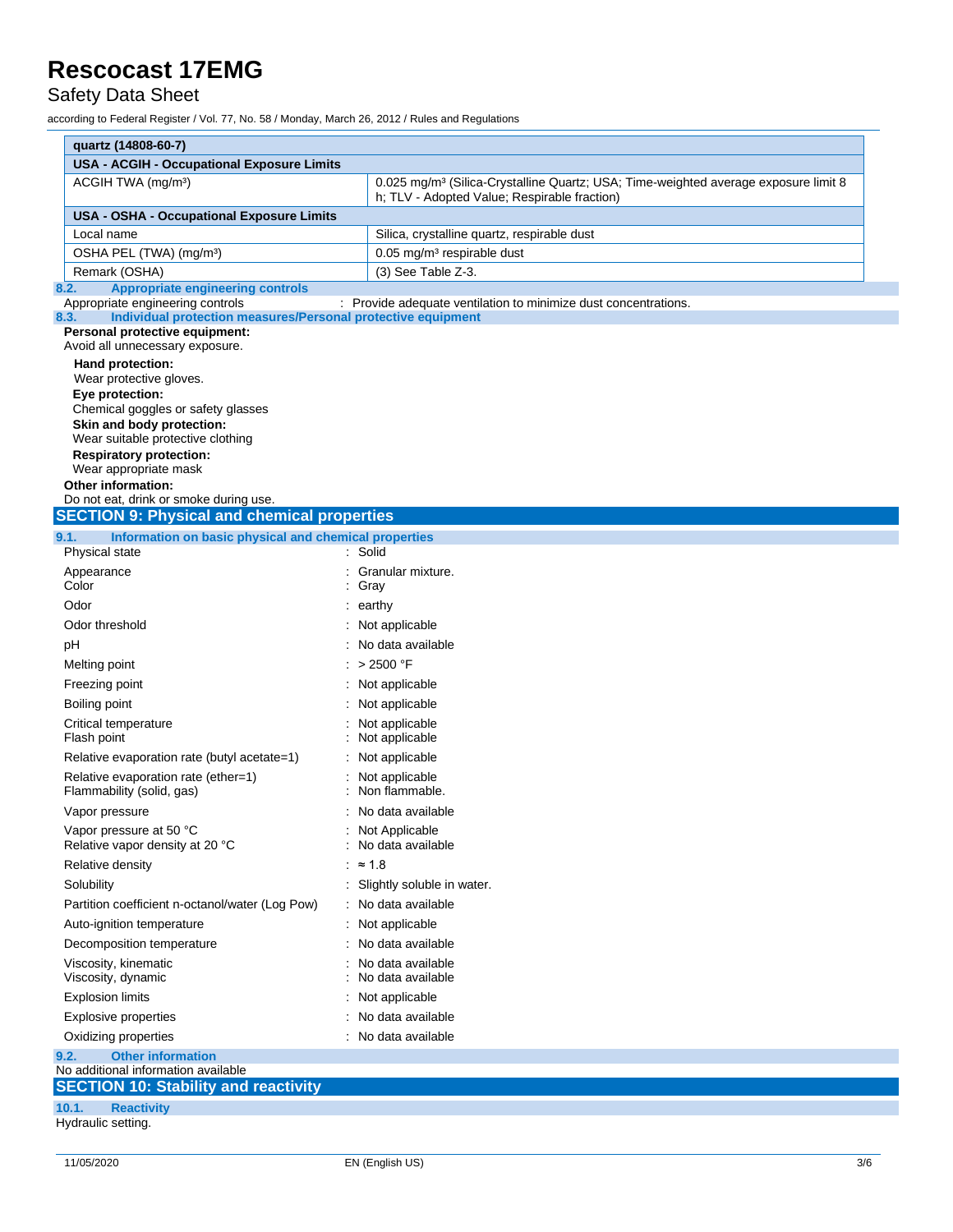### Safety Data Sheet

according to Federal Register / Vol. 77, No. 58 / Monday, March 26, 2012 / Rules and Regulations

| 10.2.<br><b>Chemical stability</b>                           |                                                                                                                   |  |  |
|--------------------------------------------------------------|-------------------------------------------------------------------------------------------------------------------|--|--|
| Stable under normal conditions of use.                       |                                                                                                                   |  |  |
| 10.3.<br><b>Possibility of hazardous reactions</b>           |                                                                                                                   |  |  |
| Not established.                                             |                                                                                                                   |  |  |
| <b>Conditions to avoid</b><br>10.4.<br>Avoid dust formation. |                                                                                                                   |  |  |
| 10.5.<br><b>Incompatible materials</b>                       |                                                                                                                   |  |  |
| Strong acids. Strong bases.                                  |                                                                                                                   |  |  |
| <b>Hazardous decomposition products</b><br>10.6.             |                                                                                                                   |  |  |
| No additional information available                          |                                                                                                                   |  |  |
| <b>SECTION 11: Toxicological information</b>                 |                                                                                                                   |  |  |
| 11.1.<br>Information on toxicological effects                |                                                                                                                   |  |  |
| Acute toxicity (oral)                                        | : Not classified                                                                                                  |  |  |
| Acute toxicity (dermal)<br>Acute toxicity (inhalation)       | Not classified<br>Not classified                                                                                  |  |  |
| aluminium oxide, non-fibrous (1344-28-1)                     |                                                                                                                   |  |  |
| LD50 oral rat                                                | > 15900 mg/kg body weight (Equivalent or similar to OECD 401, Rat, Male / female,                                 |  |  |
|                                                              | Experimental value, Oral)                                                                                         |  |  |
| LC50 Inhalation - Rat                                        | 7.6 mg/l air (Equivalent or similar to OECD 403, 1 h, Rat, Male, Experimental value, Inhalation                   |  |  |
|                                                              | (aerosol))                                                                                                        |  |  |
| Skin corrosion/irritation                                    | Causes skin irritation.                                                                                           |  |  |
| Serious eye damage/irritation                                | Causes eye irritation.                                                                                            |  |  |
| Respiratory or skin sensitization                            | Not classified                                                                                                    |  |  |
| Germ cell mutagenicity<br>Carcinogenicity                    | Not classified                                                                                                    |  |  |
| quartz (14808-60-7)                                          | May cause cancer (Inhalation).                                                                                    |  |  |
|                                                              |                                                                                                                   |  |  |
| IARC group                                                   | 1 - Carcinogenic to humans<br>Not classified                                                                      |  |  |
| Reproductive toxicity<br>STOT-single exposure                | Not classified                                                                                                    |  |  |
| STOT-repeated exposure                                       | Not classified                                                                                                    |  |  |
| Aspiration hazard                                            | Not classified                                                                                                    |  |  |
| Viscosity, kinematic                                         | No data available                                                                                                 |  |  |
| Potential Adverse human health effects and                   | Based on available data, the classification criteria are not met.                                                 |  |  |
| symptoms                                                     |                                                                                                                   |  |  |
| Symptoms/effects after inhalation                            | : May cause cancer by inhalation. Danger of serious damage to health by prolonged exposure<br>through inhalation. |  |  |
| Symptoms/effects after skin contact                          | Causes skin irritation.                                                                                           |  |  |
| Symptoms/effects after eye contact                           | Causes eye irritation.                                                                                            |  |  |
| <b>SECTION 12: Ecological information</b>                    |                                                                                                                   |  |  |
| 12.1.<br><b>Toxicity</b>                                     |                                                                                                                   |  |  |
| No additional information available                          |                                                                                                                   |  |  |
| 12.2.<br><b>Persistence and degradability</b>                |                                                                                                                   |  |  |
| <b>Rescocast 17EMG (Mixture)</b>                             |                                                                                                                   |  |  |
| Persistence and degradability                                | Not established.                                                                                                  |  |  |
| cristobalite (14464-46-1)                                    |                                                                                                                   |  |  |
|                                                              |                                                                                                                   |  |  |
| Persistence and degradability                                | Mineral. Not applicable.                                                                                          |  |  |
| Chemical oxygen demand (COD)                                 | Not applicable                                                                                                    |  |  |
| ThOD                                                         | Not applicable                                                                                                    |  |  |
| BOD (% of ThOD)                                              | Not applicable                                                                                                    |  |  |
| aluminium oxide, non-fibrous (1344-28-1)                     |                                                                                                                   |  |  |
| Persistence and degradability                                | Not applicable.                                                                                                   |  |  |
| Chemical oxygen demand (COD)                                 | Not applicable                                                                                                    |  |  |
| ThOD                                                         | Not applicable                                                                                                    |  |  |
|                                                              |                                                                                                                   |  |  |
| quartz (14808-60-7)<br>Persistence and degradability         |                                                                                                                   |  |  |
|                                                              | Not applicable.                                                                                                   |  |  |
| Biochemical oxygen demand (BOD)                              | Not applicable                                                                                                    |  |  |
| Chemical oxygen demand (COD)                                 | Not applicable                                                                                                    |  |  |
| ThOD<br>Not applicable                                       |                                                                                                                   |  |  |
| 12.3.<br><b>Bioaccumulative potential</b>                    |                                                                                                                   |  |  |
| <b>Rescocast 17EMG (Mixture)</b>                             |                                                                                                                   |  |  |
|                                                              |                                                                                                                   |  |  |
| Bioaccumulative potential                                    | Not established.                                                                                                  |  |  |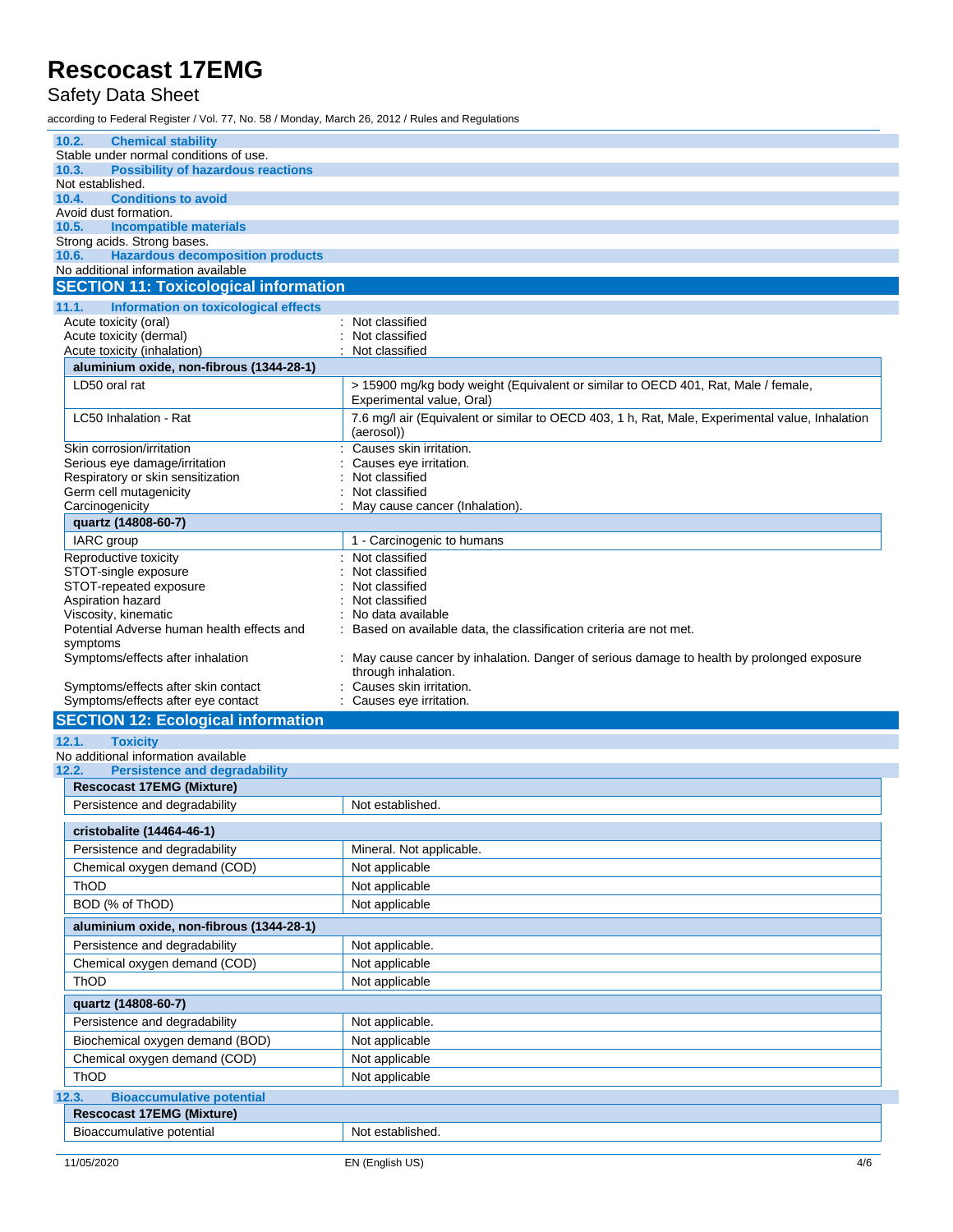### Safety Data Sheet

according to Federal Register / Vol. 77, No. 58 / Monday, March 26, 2012 / Rules and Regulations

| cristobalite (14464-46-1)                                                                                                                                                                                                                                                                              |                                                                                                                                                                                                                                                                     |  |  |
|--------------------------------------------------------------------------------------------------------------------------------------------------------------------------------------------------------------------------------------------------------------------------------------------------------|---------------------------------------------------------------------------------------------------------------------------------------------------------------------------------------------------------------------------------------------------------------------|--|--|
| Bioaccumulative potential                                                                                                                                                                                                                                                                              | No data available.                                                                                                                                                                                                                                                  |  |  |
| aluminium oxide, non-fibrous (1344-28-1)                                                                                                                                                                                                                                                               |                                                                                                                                                                                                                                                                     |  |  |
| Bioaccumulative potential                                                                                                                                                                                                                                                                              | No data available.                                                                                                                                                                                                                                                  |  |  |
| quartz (14808-60-7)                                                                                                                                                                                                                                                                                    |                                                                                                                                                                                                                                                                     |  |  |
| Bioaccumulative potential                                                                                                                                                                                                                                                                              | No data available.                                                                                                                                                                                                                                                  |  |  |
| 12.4.<br><b>Mobility in soil</b>                                                                                                                                                                                                                                                                       |                                                                                                                                                                                                                                                                     |  |  |
| cristobalite (14464-46-1)                                                                                                                                                                                                                                                                              |                                                                                                                                                                                                                                                                     |  |  |
| Ecology - soil                                                                                                                                                                                                                                                                                         | No data available.                                                                                                                                                                                                                                                  |  |  |
|                                                                                                                                                                                                                                                                                                        |                                                                                                                                                                                                                                                                     |  |  |
| aluminium oxide, non-fibrous (1344-28-1)                                                                                                                                                                                                                                                               | No data available.                                                                                                                                                                                                                                                  |  |  |
| Ecology - soil                                                                                                                                                                                                                                                                                         |                                                                                                                                                                                                                                                                     |  |  |
| <b>Other adverse effects</b><br>12.5.<br>Effect on the global warming                                                                                                                                                                                                                                  | None known                                                                                                                                                                                                                                                          |  |  |
| <b>SECTION 13: Disposal considerations</b>                                                                                                                                                                                                                                                             |                                                                                                                                                                                                                                                                     |  |  |
| <b>Disposal methods</b>                                                                                                                                                                                                                                                                                |                                                                                                                                                                                                                                                                     |  |  |
| 13.1.<br>Product/Packaging disposal recommendations                                                                                                                                                                                                                                                    | Dispose in a safe manner in accordance with local/national regulations.                                                                                                                                                                                             |  |  |
| Ecology - waste materials                                                                                                                                                                                                                                                                              | Avoid release to the environment.                                                                                                                                                                                                                                   |  |  |
| <b>SECTION 14: Transport information</b>                                                                                                                                                                                                                                                               |                                                                                                                                                                                                                                                                     |  |  |
| <b>Department of Transportation (DOT)</b><br>In accordance with DOT                                                                                                                                                                                                                                    |                                                                                                                                                                                                                                                                     |  |  |
|                                                                                                                                                                                                                                                                                                        |                                                                                                                                                                                                                                                                     |  |  |
| Not regulated<br><b>Transportation of Dangerous Goods</b>                                                                                                                                                                                                                                              |                                                                                                                                                                                                                                                                     |  |  |
| Not regulated                                                                                                                                                                                                                                                                                          |                                                                                                                                                                                                                                                                     |  |  |
| <b>Transport by sea</b>                                                                                                                                                                                                                                                                                |                                                                                                                                                                                                                                                                     |  |  |
| Not regulated                                                                                                                                                                                                                                                                                          |                                                                                                                                                                                                                                                                     |  |  |
| <b>Air transport</b>                                                                                                                                                                                                                                                                                   |                                                                                                                                                                                                                                                                     |  |  |
| Not regulated                                                                                                                                                                                                                                                                                          |                                                                                                                                                                                                                                                                     |  |  |
| <b>SECTION 15: Regulatory information</b>                                                                                                                                                                                                                                                              |                                                                                                                                                                                                                                                                     |  |  |
|                                                                                                                                                                                                                                                                                                        |                                                                                                                                                                                                                                                                     |  |  |
|                                                                                                                                                                                                                                                                                                        |                                                                                                                                                                                                                                                                     |  |  |
| <b>Rescocast 17EMG (Mixture)</b>                                                                                                                                                                                                                                                                       |                                                                                                                                                                                                                                                                     |  |  |
| Substances Control Act (TSCA) inventory                                                                                                                                                                                                                                                                | All components of this product are listed, or excluded from listing, on the United States Environmental Protection Agency Toxic                                                                                                                                     |  |  |
| aluminium oxide, non-fibrous (1344-28-1)                                                                                                                                                                                                                                                               |                                                                                                                                                                                                                                                                     |  |  |
| Not subject to reporting requirements of the United States SARA Section 313                                                                                                                                                                                                                            |                                                                                                                                                                                                                                                                     |  |  |
| Note<br>oxide in the fibrous form triggers reporting.                                                                                                                                                                                                                                                  | Note: The section 313 chemical list contains "CAS # 1344-28-1 Aluminum Oxide (Fibrous forms)"; the Aluminum oxide contained in<br>this product is non-fibrous, and thus is not a section 313 material. Only manufacturing, processing, or otherwise use of aluminum |  |  |
|                                                                                                                                                                                                                                                                                                        |                                                                                                                                                                                                                                                                     |  |  |
| Calcium Aluminate Cement (65997-16-2)                                                                                                                                                                                                                                                                  |                                                                                                                                                                                                                                                                     |  |  |
| Listed on the Canadian DSL (Domestic Substances List)                                                                                                                                                                                                                                                  |                                                                                                                                                                                                                                                                     |  |  |
| cristobalite (14464-46-1)                                                                                                                                                                                                                                                                              |                                                                                                                                                                                                                                                                     |  |  |
| Listed on the Canadian DSL (Domestic Substances List)                                                                                                                                                                                                                                                  |                                                                                                                                                                                                                                                                     |  |  |
|                                                                                                                                                                                                                                                                                                        |                                                                                                                                                                                                                                                                     |  |  |
| aluminium oxide, non-fibrous (1344-28-1)<br>Listed on the Canadian DSL (Domestic Substances List)                                                                                                                                                                                                      |                                                                                                                                                                                                                                                                     |  |  |
|                                                                                                                                                                                                                                                                                                        |                                                                                                                                                                                                                                                                     |  |  |
| quartz (14808-60-7)                                                                                                                                                                                                                                                                                    |                                                                                                                                                                                                                                                                     |  |  |
| Listed on IARC (International Agency for Research on Cancer)                                                                                                                                                                                                                                           |                                                                                                                                                                                                                                                                     |  |  |
|                                                                                                                                                                                                                                                                                                        |                                                                                                                                                                                                                                                                     |  |  |
| 15.1. US Federal regulations<br><b>15.2. International requlations</b><br><b>CANADA</b><br><b>EU-Regulations</b><br>No additional information available<br><b>National regulations</b><br>15.3. US State regulations<br><b>Rescocast 17EMG (Mixture)</b><br>U.S. - California - Proposition 65 - Other | This product contains crystalline silica, a chemical known to the state of California to                                                                                                                                                                            |  |  |